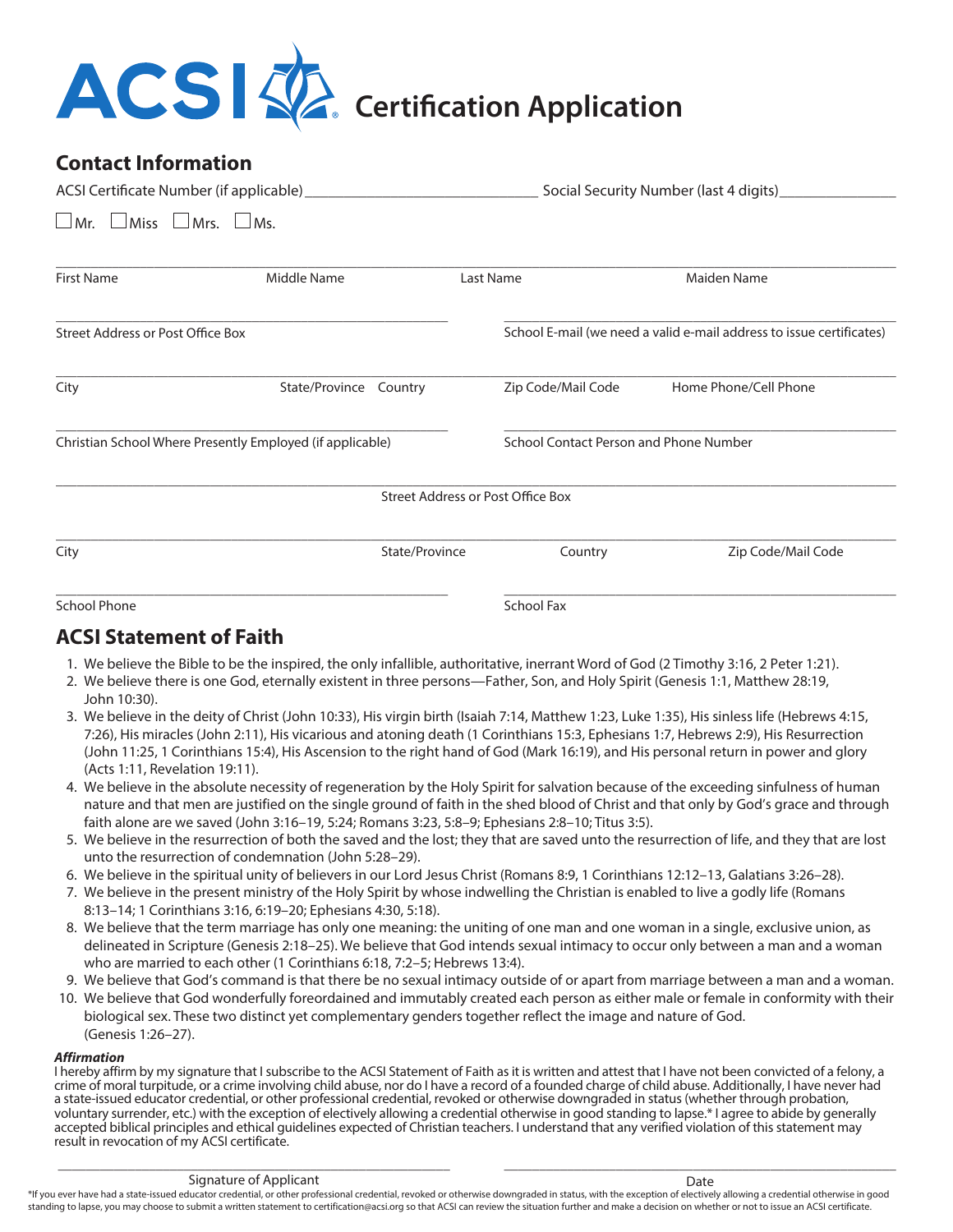# ACSI **Certification Application Account Account Account Account Account Account Account Account Area marked (Canadian-curred**

### **Applying for**

Area marked (Canadian-current exchange rate).

## First-Time Applicant

 $\Box$  Renewal Applicant (select this option for renewal or additional to a current certification)

## **Certification Area**

| $\Box$ Early Education Teacher (Birth-PreK)                                                                                     |
|---------------------------------------------------------------------------------------------------------------------------------|
| Elementary Teacher (K-8). Choose one:                                                                                           |
| General Classroom Teacher Specialized Area:                                                                                     |
| Secondary Teacher (7–12): Teaching Area(s): 1990 1991                                                                           |
| $\Box$ Canadian Teacher                                                                                                         |
| All Levels (K-12). Choose one:                                                                                                  |
| □ Art □ Bible □ Computer Science □ ELL □ Foreign Language: _____________________<br>$\Box$ Library/Media                        |
| $\Box$ Music $\Box$ Physical Education $\Box$ Reading $\Box$ School Counselor $\Box$ Special Education $\Box$ Athletic Director |
| <b>Administrator</b>                                                                                                            |

|                                                                           |  | $\Box$ Elementary Principal $\Box$ Secondary Principal $\Box$ All Levels Principal $\Box$ Assistant Administrator* $\Box$ Head of School** |  |
|---------------------------------------------------------------------------|--|--------------------------------------------------------------------------------------------------------------------------------------------|--|
| $\Box$ Executive Director*** $\Box$ Early Education Director (Birth–PreK) |  |                                                                                                                                            |  |

\*Assistant Administrator designation should be used for administrative positions such as Curriculum Director, Academic Dean, Director of Instruction, etc. Applicant must attach documentation from the Head of School stating their position in the school and verifying they have served one year in that position.

\*\* Applicant must attach documentation from a school board member (or the chair) verifying that he or she functions as the chief school officer, has at least one principal serving under him or her, and has completed a minimum of one year as the Head of School.

\*\*\* Applicant must attach documentation from a school board chair verifying that they have at least one educational leader serving under their direction.

# **Initial Certification Process**

(You have not been previously certified by ACSI or your certification has been expired more than 3 years.\*)

#### **K–12 applicants submit the following:**

- Application
- Application fee: \$75 US funds for each type of certification requested
- Official transcripts verifying at least a bachelor's degree from a regionally accredited college and a copy of a permanent state certification (optional) in requested area. Transcripts must include your name, the college name and location, degree received, and the date degree was awarded. This information must be printed on the transcript by the college. ACSI does not accept a copy of a diploma as verification of a degree. *Degrees earned outside the U.S. require an equivalency report verifying the degree earned is equivalent to at least a bachelor's degree in the U.S. A list of organizations that provide this service can be found on the ACSI website or can be obtained by contacting the Certification Department.*

#### **Early Education (Birth–PreK) applicants submit the following:**

- **•** Application
- **•** Application fee: \$75 US funds
- **•** Copy of current first aid/CPR card
- **•** Official transcripts verifying at least an associate degree (teacher) / bachelor's degree (director) from a regionally accredited college and a copy of a permanent state certification (optional) in requested area. Transcripts must include your name, the college name and location, degree received, and the date degree was awarded. This information must be printed on the transcript by the college. ACSI does not accept a copy of a diploma as verification of a degree.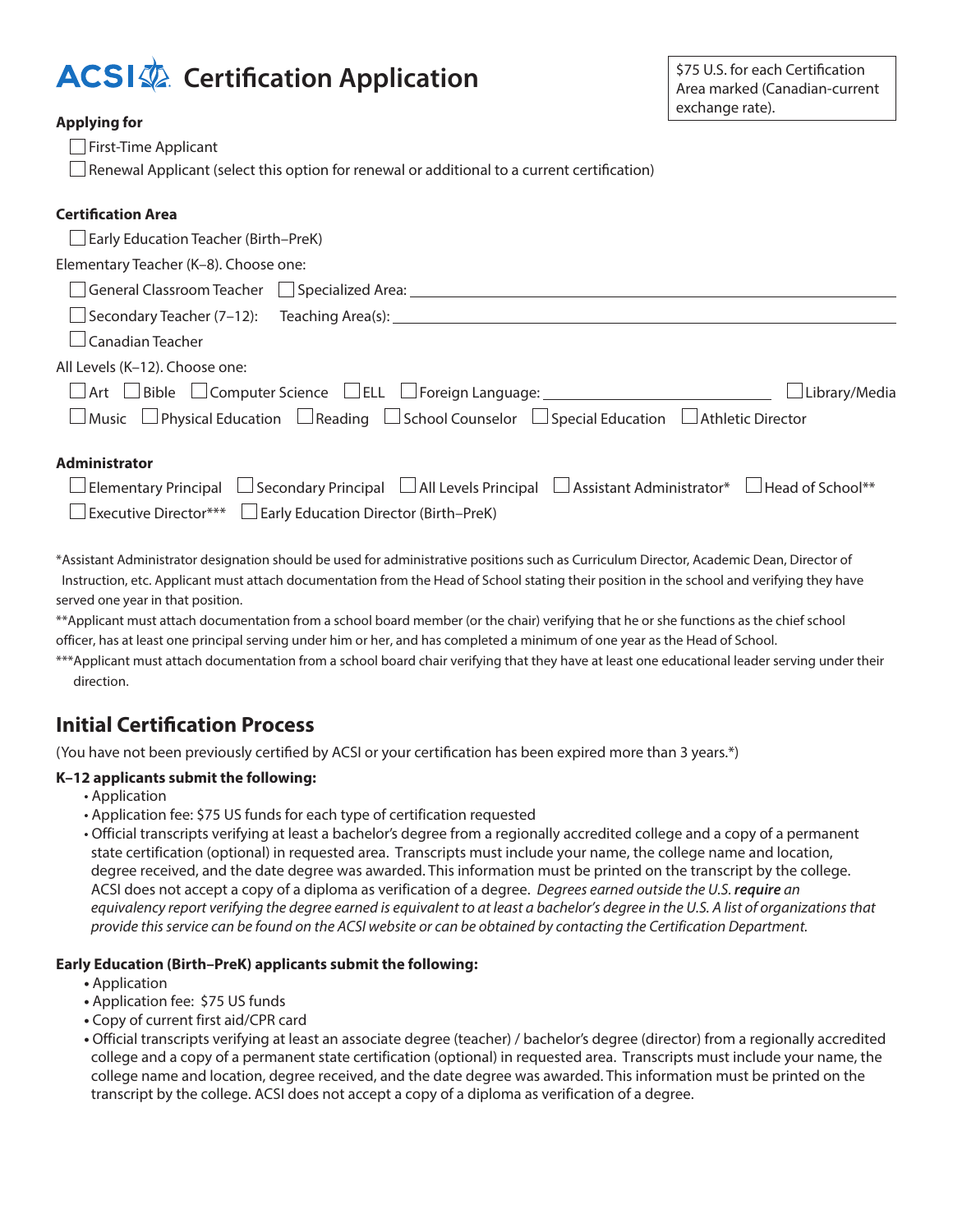# **ACSI Certification Application**

| Number of transcripts included with application ___________ |                                                                                  |  |  |  |  |  |  |  |
|-------------------------------------------------------------|----------------------------------------------------------------------------------|--|--|--|--|--|--|--|
|                                                             | Date Requested <b>National</b>                                                   |  |  |  |  |  |  |  |
| <b>Dates Attended</b>                                       | <b>Degrees Earned</b>                                                            |  |  |  |  |  |  |  |
|                                                             |                                                                                  |  |  |  |  |  |  |  |
|                                                             |                                                                                  |  |  |  |  |  |  |  |
|                                                             |                                                                                  |  |  |  |  |  |  |  |
|                                                             | Number of transcripts being sent directly from your college/university _________ |  |  |  |  |  |  |  |

## **Renewal Certification Process** (You have been previously certified by ACSI.)

*Attached to the bottom half of your certificate you will find your renewal and upgrade requirements listed. Renewal requirements are specific to each individual based on what they have already completed. It is important to look at your certificate for your specific renewal requirements. If your certificate has been expired for more than 3 years, see below\**

## **K–12 Applicants submit the following:**

- Application
	- If you are applying for a different area of certification please contact the Certification Department **before** submitting your application to avoid having your materials returned.
- Application fee: \$75 US funds for each type of certification requested
- Verification of renewal requirements
	- Bible CEUs must be completed through an approved college, ACSI approved CEU provider, or ConNEXUS Premium.
	- Educational studies requirements for a temporary certificate must be completed for college credit and require an official transcript from a regionally accredited college/university.
	- Renewal requirements must have been completed since the issue date of the certificate you are renewing. If you have questions, please contact the Certification Department.
	- If you have **CEUs** on your **VPP** in ConNEXUS, **DO NOT** print them out—**mark below**.
	- **DO NOT** resubmit transcripts previously submitted unless new coursework has been taken.

### **Early Education (Birth–PreK) Applicants submit the following:**

- Application
- Application fee: \$75 US funds for each type of certification requested
- Verification of renewal requirements as listed on the bottom half of your certificate

 $\Box$  I have CEUs in my VPP on ConNEXUS.

\*3-Year expiration fee if your file has been expired 3 or more years:

- 1. You may start over as an initial applicant. You will need to submit copies of official college transcripts that include your name, the college name and location, degree received, and date degree was awarded and a copy of a valid state teaching credential (optional). You may lose credit for any additional documents that are in your expired file, such as CEUs or a completed philosophy checklist unless you are able to produce copies.
- 2. If you wish to renew your certificate, it will be necessary to pay the additional 3-year expiration fee, which is \$25. You will be required to submit all renewal requirements as listed on the bottom portion of your certificate.

Files that expired prior to 2006 have been destroyed. Please apply as an initial applicant.